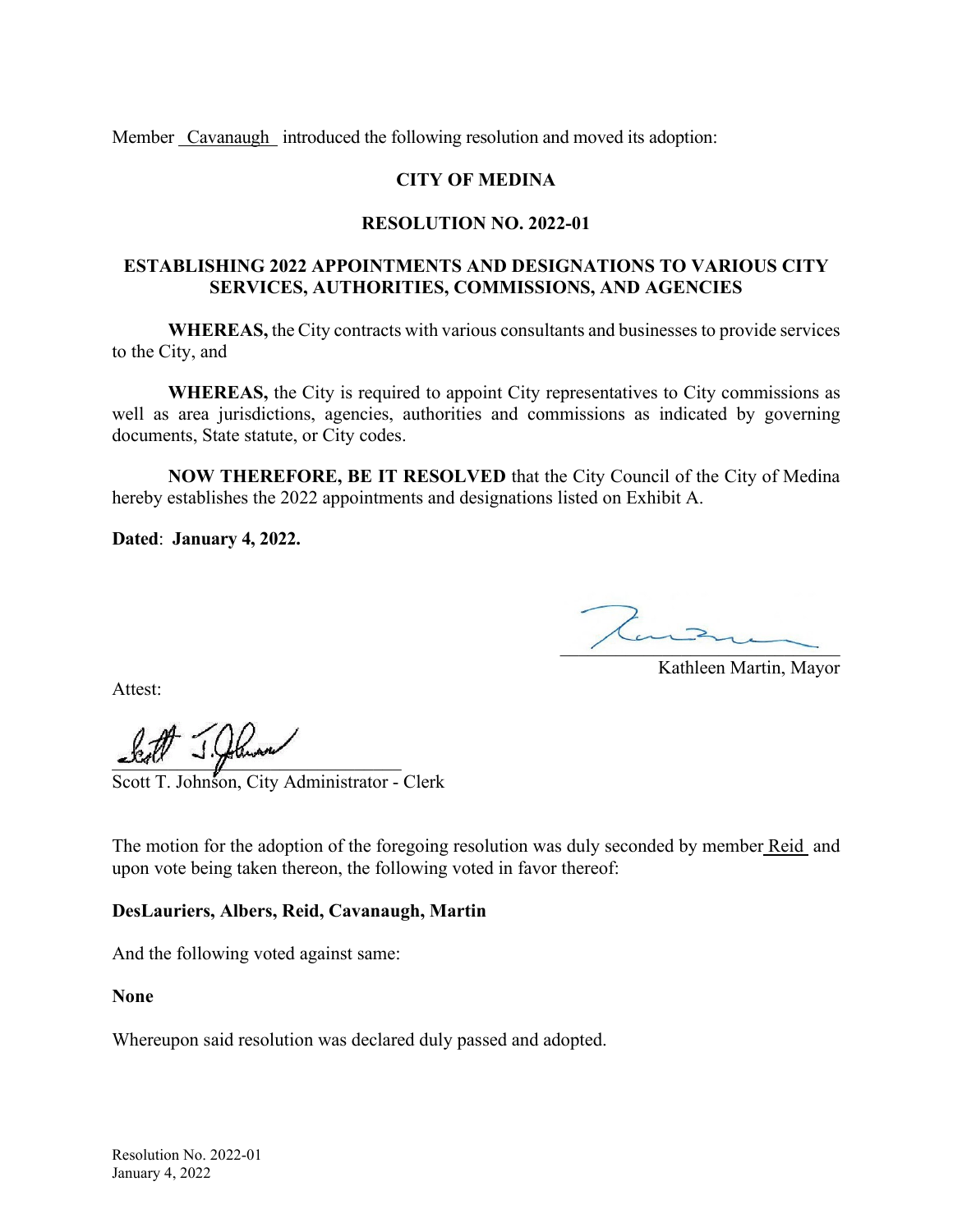# Exhibit A

| <b>Council Office/Liaisons</b>                              | 2022 Appointment(s)                            |
|-------------------------------------------------------------|------------------------------------------------|
| <b>Acting Mayor</b>                                         | <b>Todd Albers</b>                             |
| Public Safety Liaison                                       | Dino DesLauriers                               |
| Public Works Liaison                                        | <b>Todd Albers</b>                             |
| Planning & Zoning Liaison                                   | Robin Reid                                     |
| Parks Liaison                                               | Joe Cavanaugh                                  |
| <b>Administration Liaison</b>                               | Kathleen Martin                                |
|                                                             |                                                |
| Mayor's Emergency Declaration (Hierarchy of City Council to | 1. Kathleen Martin                             |
| declare emergency in Mayor's absence)                       | 2. Todd Albers                                 |
|                                                             | 3. Dino DesLauriers                            |
|                                                             | 4. Robin Reid                                  |
|                                                             | 5. Joe Cavanaugh                               |
|                                                             |                                                |
| <b>City Consultants</b>                                     |                                                |
| <b>Auditing Services</b>                                    | Abdo Eick and Meyers LLP                       |
| <b>Building Inspector</b>                                   | Metro West Inspection                          |
| <b>City Assessor</b>                                        | Southwest Assessing - Residential              |
|                                                             | (Rolf Erickson) and Hennepin                   |
|                                                             | County - Commercial/Industrial                 |
|                                                             | (Jim Atchison)                                 |
|                                                             |                                                |
| <b>City Attorney</b>                                        | Kennedy & Graven                               |
|                                                             | (Ron Batty)                                    |
| <b>City Engineer</b><br>Financial                           | WSB (Jim Stremel)<br>Ehlers & Associates, Inc. |
| Fire Marshal                                                | <b>Todd Geske</b>                              |
|                                                             | Metro West Inspection (alternate)              |
|                                                             |                                                |
| <b>IT</b>                                                   | <b>Solution Builders</b>                       |
| <b>Planning Consultant</b>                                  | Northwest Associated Consultants,              |
|                                                             | Inc.                                           |
| <b>Prosecuting Attorney</b>                                 | Tallen & Baertschi                             |
|                                                             | (Steve Tallen)                                 |
|                                                             |                                                |
| <b>City Staff</b>                                           |                                                |
| <b>City Clerk</b>                                           | Scott Johnson                                  |
| <b>City Treasurer</b>                                       | Erin Barnhart                                  |
| Human Resource Officers                                     | Scott Johnson                                  |
| Data Compliance Officials                                   | Scott Johnson                                  |
|                                                             | Jason Nelson - Police                          |
|                                                             | Anne Klaers - Police                           |
|                                                             | Erin Barnhart - Finance                        |
|                                                             | Dusty Finke - Planning                         |
|                                                             | <b>Steve Scherer - Public Works</b>            |
|                                                             |                                                |
| Responsible Authority for MN Government Data Practices Act  | Scott Johnson                                  |
| Zoning Administrator                                        | Dusty Finke                                    |
|                                                             | Deb Dion (alternate)                           |
|                                                             |                                                |
|                                                             |                                                |